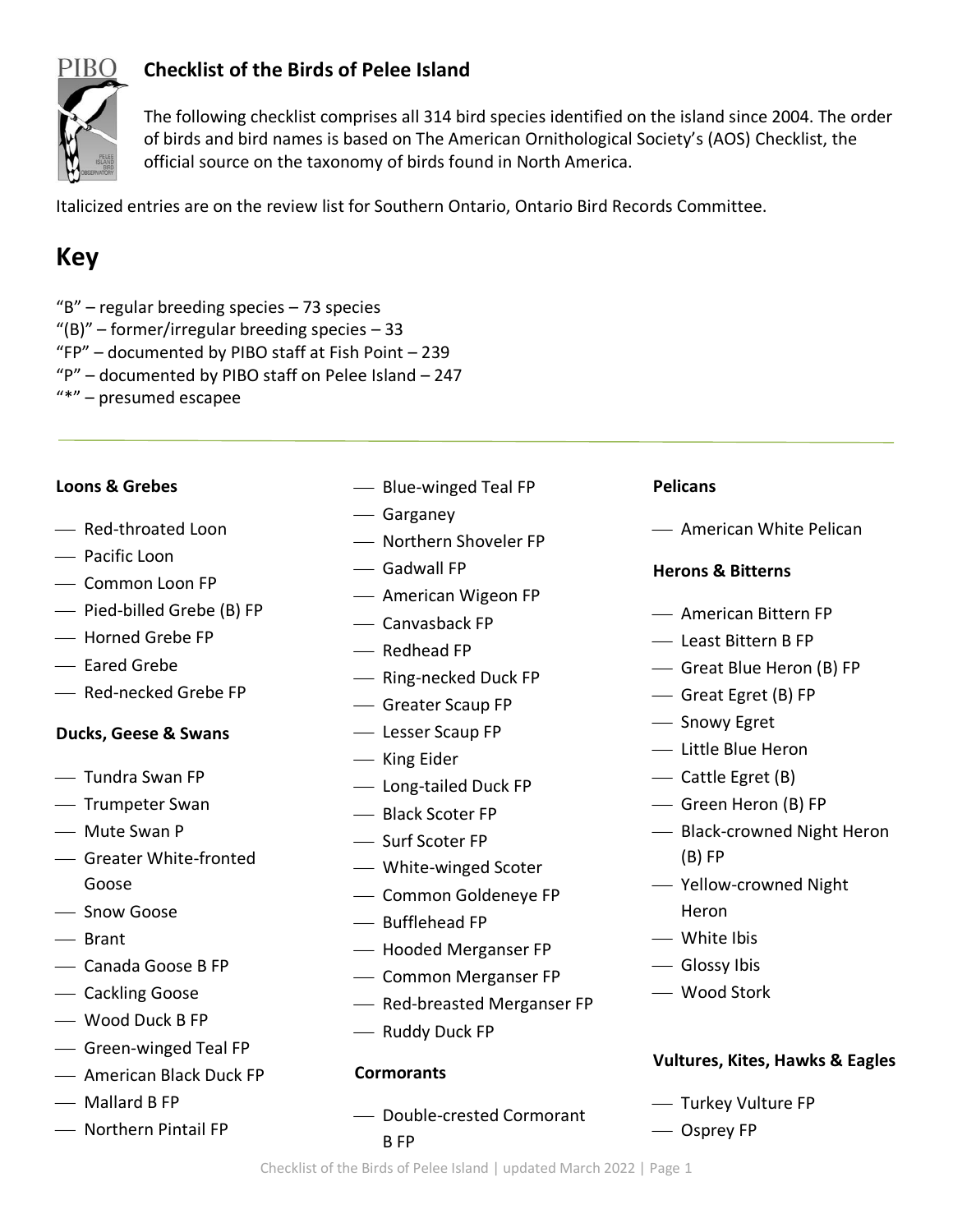# **Vultures, Kites, Hawks & Eagles (con't)**

- American Swallow-tailed Kite
- Bald Eagle B FP
- ⎯ Northern Harrier (B) FP
- Sharp-shinned Hawk FP
- ⎯ Cooper's Hawk B FP
- ⎯ Northern Goshawk FP
- Red-shouldered Hawk (B) FP
- ⎯ Broad-winged Hawk FP
- Red-tailed Hawk B FP
- ⎯ Rough-legged Hawk FP
- ⎯ Golden Eagle
- ⎯ Crested Caracara

#### **Falcons**

- American Kestrel B FP
- Merlin FP
- Peregrine Falcon FP

#### **Grouse, Pheasants & Turkeys**

- Ring-necked Pheasant B FP
- ⎯ Wild Turkey B FP

#### **Rails, Galinules & Coots**

- ⎯ Yellow Rail
- $-$  King Rail (B)
- ⎯ Virginia Rail FP
- $\equiv$  Sora B FP
- Common Moorhen (B)
- American Coot (B) FP

#### **Cranes**

- Sandhill Crane FP

#### **Plovers**

- Black-bellied Plover FP

- $-$  American Golden Plover FP
- Semipalmated Plover FP
- $\overline{\phantom{a}}$  Snowy Plover FP
- ⎯ Piping Plover (B) FP
- ⎯ Killdeer B FP

#### **Gulls & Terns**

- ⎯ Parasitic Jaeger
- ⎯ Laughing Gull FP
- ⎯ Franklin's Gull FP
- Black-headed Gull FP
- ⎯ Little Gull FP
- ⎯ Bonaparte's Gull FP
- ⎯ Ring-billed Gull (B) FP
- ⎯ California Gull
- Herring Gull (B) FP
- Iceland Gull P
- ⎯ Lesser Black-backed Gull FP
- ⎯ Glaucous Gull FP
- ⎯ Thayer's Gull FP
- ⎯ Great Black-backed Gull FP
- ⎯ Caspian Tern FP
- ⎯ Common Tern (B) FP
- ⎯ Forster's Tern FP
- Black Tern (B) FP

#### **Pigeons & Doves**

- $\equiv$  Rock Dove B FP
- ⎯ Mourning Dove B FP
- Collared Dove
- ⎯ White-winged Dove

#### **Cuckoos**

- $-$  Black-billed Cuckoo B FP
- ⎯ Yellow-billed Cuckoo B FP

#### **Stilts & Avocets**

- American Avocet
- ⎯ Black-necked Stilt FP

Checklist of the Birds of Pelee Island | updated March 2022 | Page 2

## **Sandpipers & Phalaropes**

- ⎯ Greater Yellowlegs FP
- ⎯ Lesser Yellowlegs FP
- ⎯ Solitary Sandpiper FP
- Willet FP
- ⎯ Spotted Sandpiper B FP
- Upland Sandpiper (B)
- Whimbrel FP
- ⎯ Hudsonian Godwit
- ⎯ Ruddy Turnstone FP
- Red Knot FP
- $\overline{\phantom{a}}$  Sanderling FP
- Semipalmated Sandpiper FP
- ⎯ Western Sandpiper
- ⎯ Least Sandpiper FP
- ⎯ White-rumped Sandpiper
- ⎯ Baird's Sandpiper FP
- ⎯ Pectoral Sandpiper FP
- Purple Sandpiper
- Dunlin FP
- ⎯ Stilt Sandpiper
- ⎯ Buff-breasted Sandpiper FP
- ⎯ Short-billed Dowitcher FP
- ⎯ Common Snipe FP
- American Woodcock B FP
- ⎯ Wilson's Phalarope

#### **Kingfishers**

- Belted Kingfisher (B) FP

#### **Owls**

- Barn Owl
- Long-eared Owl

- Snowy Owl

- ⎯ Short-eared Owl FP
- $-$  Eastern Screech-Owl B FP
- ⎯ Great Horned Owl B FP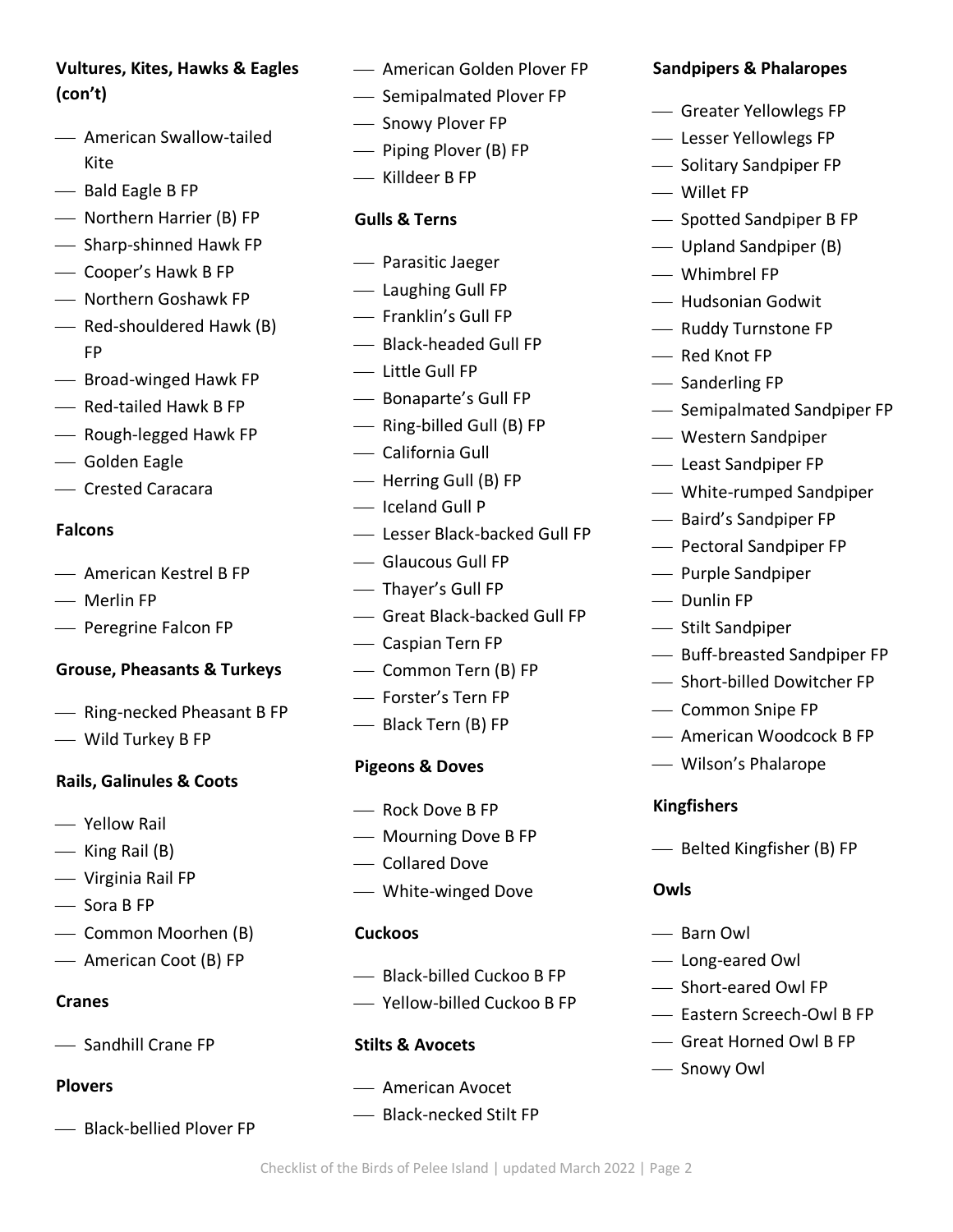## **Owls (con't)**

- Barred Owl
- ⎯ Northern Saw-whet Owl FP
- Burrowing Owl

## **Woodpeckers**

- ⎯ Red-headed Woodpecker (B) FP
- Red-bellied Woodpecker B FP
- ⎯ Yellow-bellied Sapsucker FP
- ⎯ Downy Woodpecker B FP
- ⎯ Hairy Woodpecker FP
- Black-backed Woodpecker
- ⎯ Northern Flicker B FP
- ⎯ Pileated Woodpecker

## **Flycatchers**

- ⎯ Olive-sided Flycatcher FP
- Eastern Wood-Pewee B FP
- Yellow-bellied Flycatcher FP
- Acadian Flycatcher (B) FP
- Alder Flycatcher FP
- ⎯ Willow Flycatcher B FP
- Least Flycatcher B FP
- $-$  Eastern Phoebe B FP
- ⎯ Great Crested Flycatcher B FP
- Eastern Kingbird B FP
- ⎯ Western Kingbird
	- ⎯ Scissor-tailed Flycatcher

## **Shrikes**

- ⎯ Northern Shrike
- ⎯ Loggerhead Shrike

## **Vireos**

- ⎯ Warbling Vireo B FP
- Philadelphia Vireo FP
- White-eyed Vireo B FP
- ⎯ Bell's Vireo
- $-$  Red-eyed Vireo B FP
- ⎯ Yellow-throated Vireo FP
- ⎯ Blue-headed Vireo FP

## **Goatsuckers & Swifts**

- ⎯ Common Nighthawk B FP
- Chuck-will's-widow
- ⎯ Whip-poor-will FP
- ⎯ Chimney Swift B FP

## **Hummingbirds**

- Ruby-throated Hummingbird B FP

## **Crows & Jays**

- $-$  Blue Jay B FP
- $-$  American Crow B FP

## **Larks**

⎯

⎯ Horned Lark B FP

## **Swallows**

- Purple Martin B FP
- ⎯ Tree Swallow B FP
- ⎯ N. Rough-winged Swallow B FP
- $-$  Bank Swallow B FP
- ⎯ Cliff Swallow (B) FP
- $\equiv$  Cave Swallow P
- Barn Swallow B FP

## **Chickadees & Titmice**

- Black-capped Chickadee B FP
- ⎯ Boreal Chickadee
- ⎯ Tufted Titmouse

⎯ Great Tit\* P

## **Nuthatches & Creepers**

- Red-breasted Nuthatch FP
- ⎯ White-breasted Nuthatch (B) FP
- Brown Creeper FP

## **Wrens**

- ⎯ Carolina Wren B FP
- Bewick's Wren
- House Wren B FP
- ⎯ Winter Wren FP
- Sedge Wren (B)
- Marsh Wren (B) FP

## **Kinglets & Gnatcatchers**

- ⎯ Golden-crowned Kinglet FP
- Ruby-crowned Kinglet FP
- ⎯ Blue-gray Gnatcatcher B FP

## **Thrushes**

- Eastern Bluebird B FP
- ⎯ Mountain Bluebird
- $\overline{\phantom{a}}$  American Robin B FP
- ⎯ Townsend's Solitaire P
- ⎯ Wood Thrush B FP
- Veery FP
- ⎯ Swainson's Thrush FP
- ⎯ Gray-cheeked Thrush FP
- ⎯ Hermit Thrush FP

## **Mockingbirds & Thrashers**

- Gray Catbird B FP
- ⎯ Northern Mockingbird FP
- Sage Thrasher
- Brown Thrasher B FP

## **Starlings**

- European Starling B FP